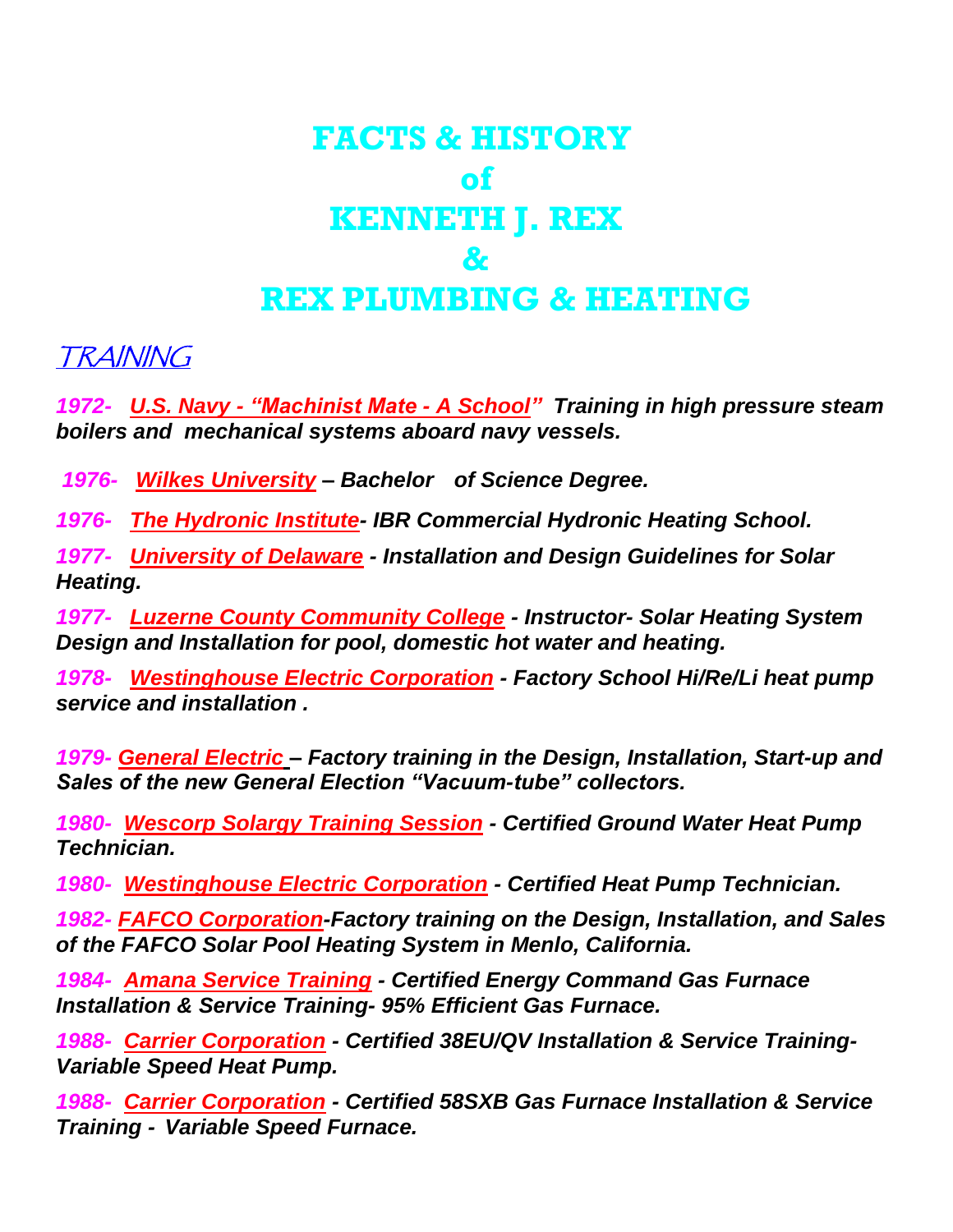*1988- Carrier Corporation - Certified 53QZ Ductless Split System Air Conditioner- Installation & Service Training.*

*1988- P.A. State Certification - Certified "Radon Mitigation" by The American Association of Radon Scientists and Technologists.*

*1989- Carrier Corporation - Residential Duct Design Seminar.*

*1990- Carrier Corporation - Certified Hydrotech 2000 Sales, Installation, & Service Training Seminar.*

*1992- Wardflex - Certified to design and install stainless steel flexible gasline.*

*1994- Ferris State University - Michigan's Applied Polytechnic University-Universal Certification in Refrigerant Transition and Recovery.*

*1996- Mitsubishi Electronics America, Inc. - Certification for completing "M" Series Ductless Air Conditioning - Installation and Service Training.*

*1996- Burnham Corporation - Certificate of Accomplishment in Flue Gas Venting & Radiant Heat.*

*1997- Basement De-Watering - Training for Design of Installation of Basement De-Watering-Water Proofing System*

*1998- Carrier Corporation - Design, Service, & Installation of R410A "PURON" Non-Ozone depleting Air Conditioning Systems.*

*1998- REHAUV Pex Tubing- Design and installation of Radiant Heat System.*

*1998- Space Pak Certification - Design & Installation of Space Pak ductwork A/C system.*

*2000- Samsung - Certification for installation & service of Samsung Ductless Air Conditioning Systems.*

*2001- PA Boiler Code Seminar - Certification for Attendance & Participation in theLuzerne County Community College Boiler Code Seminar.*

*2004- Carrier Corporation Design & Sales of "Infinity" A/C & Heating System.*

*2004- Carrier Corporation - Training for new BOCA codes for Heating & A/C system.*

*2005- Carrier Corporation - Technical Training (Start-Up & Service) of "Infinity A/C & Heating Systems.*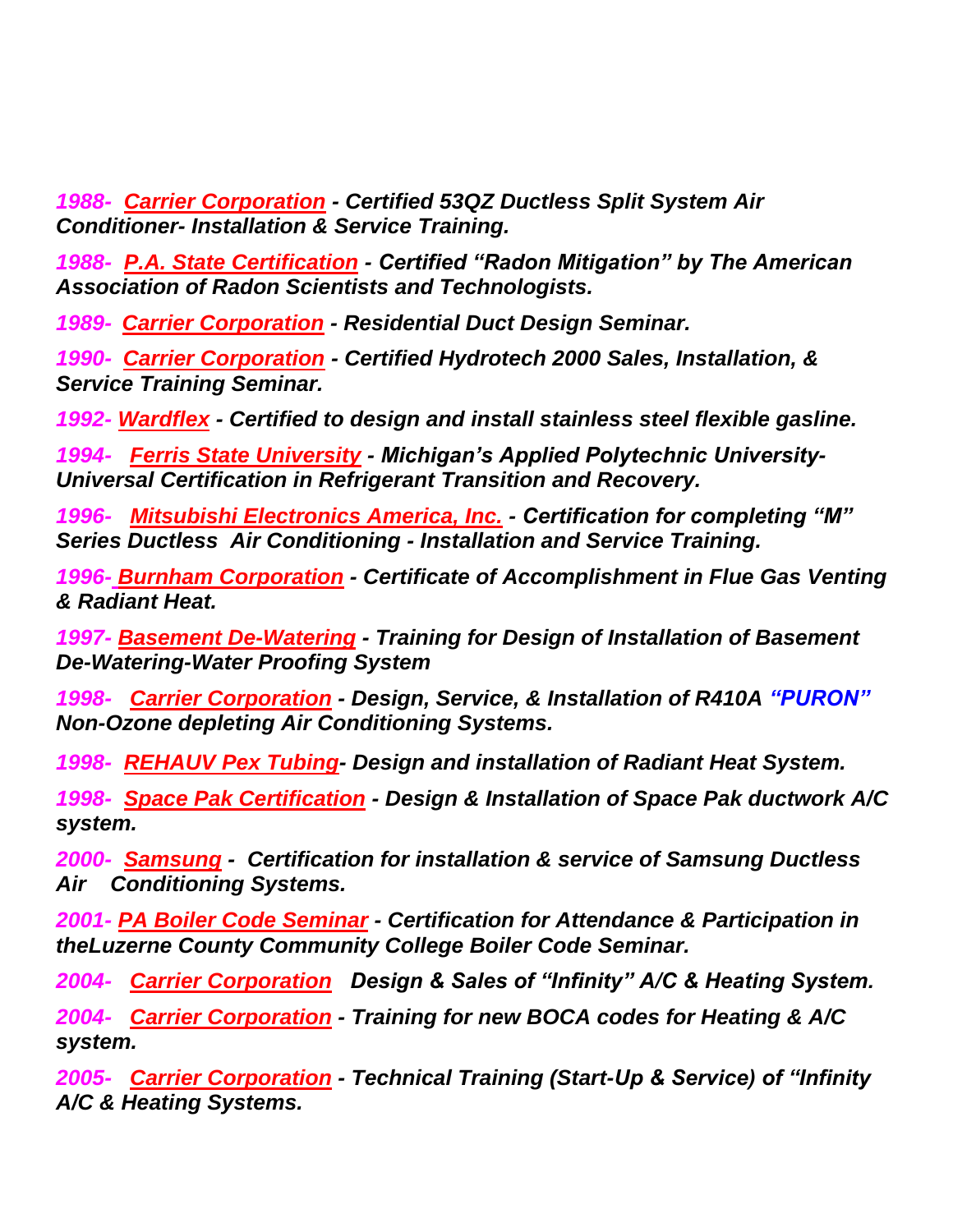*2005- Carrier Corporation - Design, Application, & Sales of "Stand-By" Generators.*

*2005- Weil-Mclain Corporation - Design, Service, & Installation of "ULTRA" Gas & Oil Boilers.* 

*2006- Carrier Corporation - National Convention in Las Vegas- Design, Application, & Sales of Carrier "Duct-Free" splits.*

*2006- Carrier Corporation - National Convention in Las Vegas- Design & Application for Carrier's "Indoor Air Quality" products.*

*2006- Carrier Corporation - National Convention in Las Vegas- "Competetive Comparison" Design Features & selling Advantages of Carrier equipment compared to other manufacturers.*

*2006- LG Corporation - Certification for installation & service of LG "R-410A" Ductless A/C System.*

*2006- PA Boiler Code Seminar - Labor & Industry- New rules & regulations for commercial Boiler Installations.*

*2006- Wrigh-Soft "Comfort Builder" Computer Software - Heat & Cooling Loads, Op-Cost, Duct-Design, & Sale Proposals for High-Efficient Heating & Cooling Systems.*

*2007- Weil-McLain Corp.. Design, Service & Installation of "ULTRA" Gas & Oil Boilers. Training on operating equipment of both oil & gas to program, troubleshoot and proper start-up procedures.*

*2007- LG Coporation-Certification for installation & service of LG "R-410A" Ductless A/C System and New Art Cool Unit.*

*2008- Carrier Corporation - Technical Training (Installation,Start-Up & Service) of "Three Stage Step Modulationg Gas Furnace" with variable speed blower motor.*

*2008- LG Coporation-Certification for installation & service of LG "R-410A" Ductless A/C System and New Zoning Systems.*

*2008- Weil-McLain Corp.-Technical Training-Review wiring, Installation, Start-up, and troubleshooting of new Series 3-Ultra Gas Boilers.*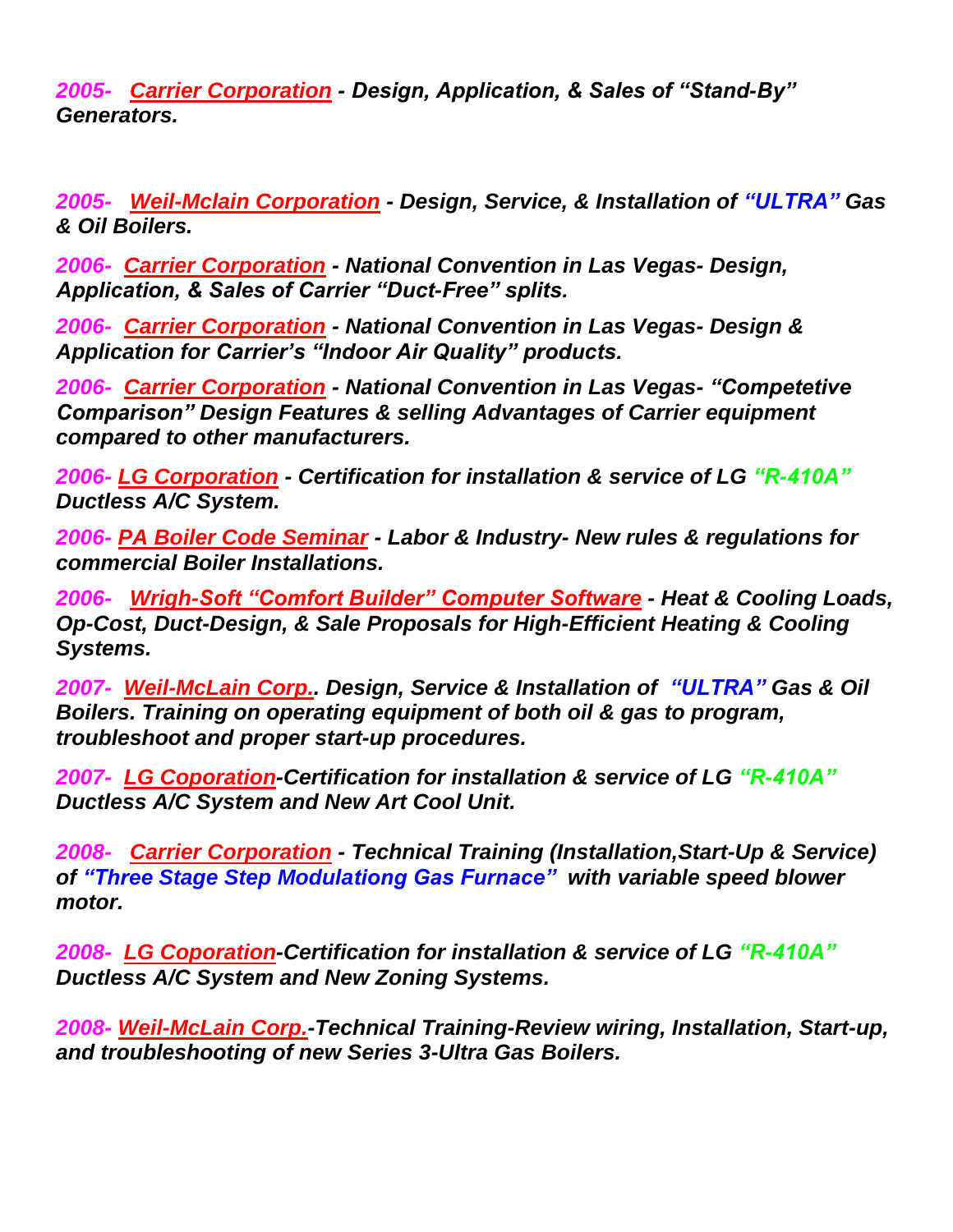*2008- Weil-McLain Corp.-- "Cutting Edge Training On Hydronics " Live Steam Boiler Presentation, Energy Management Boiler Controls, Live fire of Ultra Gas & Oil Boilers, and A/C & Hydronic Handler.* 

*2008- Quick Books Training-Two day training on all aspects of Quick-Books from invoicing, job analysis, A/R, A/P and financial statement reports.*

*2008- Viessmann Manufacturing- "Say Hello to Solar" Design, Site consideration, Sizing and Installation of Viessmann Flat Plate and Vacuum Tube Solar Collectors.* 

*2008- LG Coporation- Atlanta, Georgia- Certification for installation & service of LG "MULTI V Systems" Ductless A/C System and New Zoning Systems.*

*2009- Sun Wize Solar – "Photo Voltaic Electric"- 2-Day Training on Photo Voltaic Solar System Grid-Tie in Systems, Mounting Panels, Lay-out, Computer Analysis, and electrical connections.* 

*2009- Fronius Inverter –"Photo Voltaic Electric"- for C.E.V. on installation and start-up and computer analysis of Photo Voltaic Inverters.*

*2010- Mitsubishi Electronic –"Technical Training on Mitsubishi"- Ductless A/C and Heat Pump System-"Inverter" Technology, (variable speed compressors).*

*2010- Carrier Corporation –"Overview of Carrier Complete line of Furnances"- Showing feature/benefits, units qualifying for tax credits and comparisons to other manufactures.*

*2010- Fujitsu –"Ductless Mini Split Certification"- Fujitsu Training to instruct and develop skills in proper installation and troubleshooting of ductless minisplit systems.*

*2010- Infinite Solar –"Infinite Solar Renewable Energy Professional Training"- Successfully completed the Solar PV Installation & Design course approved by IREC.* 

*2010- Infinite Solar –"Solar Sales Course " – Successfully completed the Solar Salesperson course.*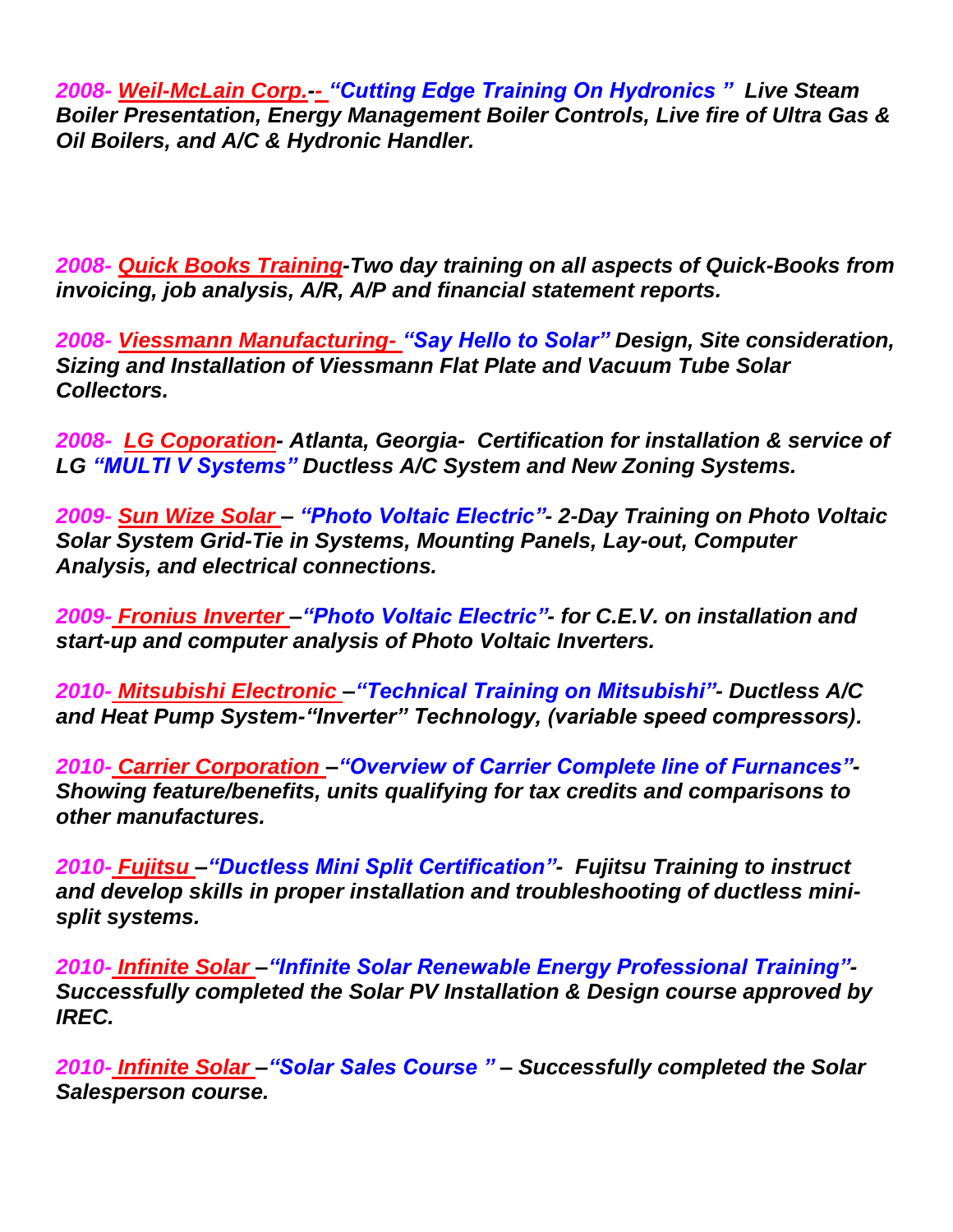*2011- Carrier Corporation –"GREENSPEED INTELLIGENCE"-Technical training for the 25VNA Infinity- Variable Speed Heat Pump*

*2013- Fujitsu - "Ductless Mini Split Certification Level 2" – Fujitsu Training on installation, line-set lengths, charging, trouble-shooting codes and wiring flow charts on all ductless models.*

*2013- Carrier\_Corporation – "Airflow Measurement" – How to do analysis on airflow in existing duct system with air movement tools, calculate CFM'S in duct system, how to read fan charts and make recommendations to improve airflow.*

*2015- Fujitsu - "Ductless Mini Split Certification Level 3" – Fujitsu Training on installation, line-set lengths, charging, trouble-shooting codes and wiring flow charts on all ductless models.*

*2015- Fujitsu - "ELITE CONTRACTOR" - Ken Rex Heating & Cooling has been designated as a Fujitsu Elite Dealer because of the large number of installation, certified installers, and favorable feedback from customers. He now can offer 12-YEAR PARTS WARRANTY on all of his installation.*

#### *JOB ACCOMPLISHMENTS*

*1978- Largest Installation of solar heated swimming pool in Pennsylvania with 2,000 square feet of solar collectors at The Hide-Out- Lake Ariel, Pa.*

*1980- Hawley PA –Converted 10 homes to Solar Hot water with General Electric "Vacuum Tube" Collectors with a State Government Grant.*

*1981- Largest Installation of General Electric "Vacuum Tube" Solar System in Pennsylvania to heat hot water at Penn Hills Resort.*

*1986- Largest Installation of Weil McLain - AHE wall-mounted boilers in the United States at The Crystal Glen Apartment Complex, Indianapolis Indiana.*

*1990- Leading installer of the "Ductless" Split System Air Conditioners in Pa.*

*1999- Samsung Electronics Distinguished Dealer Award.*

*2001- Leading installer of the "Ductless" Split System Air Conditioners in the PA.*

*2006- LG Corporation- Leading installer of LG Ductless in PA.*

*2007- LG Corporation- Leading installer of LG Ductless in PA.*

*2010- Fujitsu/APR Supply - Leading installer - #1 Ductless Sales in Scranton/Wilkes-Barre, Area.*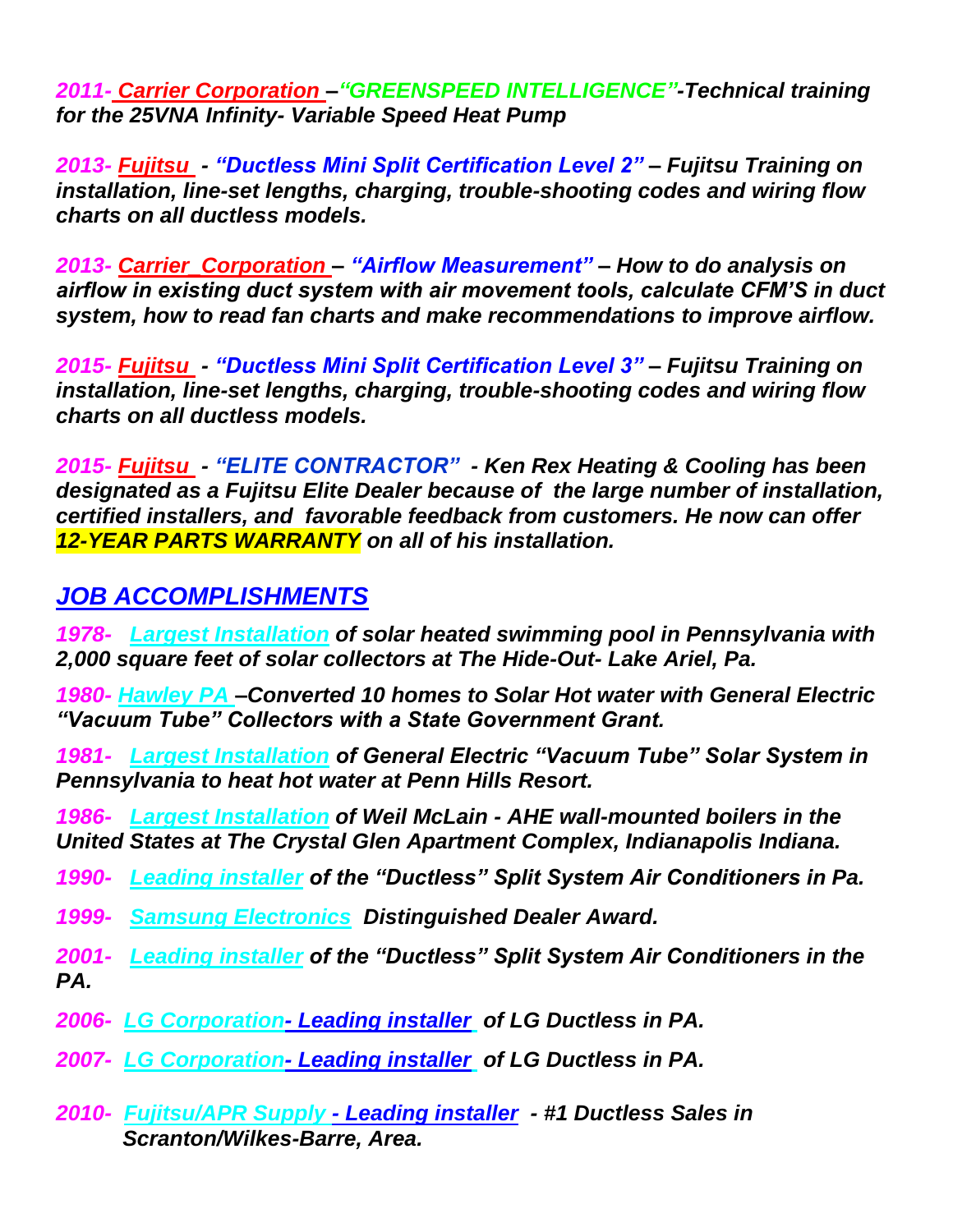### *PUBLICATIONS*

*1979- Solar Engineering - Article of Design and Installation of 50 panel system to heat outdoor pool at The Hide Out Resort, Lake Ariel, Pa.*

*1987- February issue of Contracting Business "Contractors Heating System Design Save Big Money for Apartment Tenants with Individual Metered Boilers."*

*1988- September issue of Domestic Engineering "Individual Metering Makes Complex Comfortable".* 

*1991- June issue of Contracting Business "Cooling off a Hydronics Market".*

*1991- July/August issue PA Contractor "Inovative Heating/Plumbing Firm Sells Warm & Cool Homes."*

*1991- Sunday Independent –" Rex Plumbing Receives National Attention."*

*1992- May issue of Air Conditioning, Heating & Refrigeration News "Contractor Sells Split System to Ductless Home Owners."*

*1992- Sunday Independent – "Energy Technician Captures Heat from Refrigerators."*

*2000- July issue of THE NEWS Air Conditioning/ Heating/ Refrigeration Magazine " Calculating Cost Per Workhour- Find Your Most Profitable Niche".*

*2010- September issue -"COVER STORY"-of THE NEWS Air Conditioning/ Heating/ Refrigeration Magazine "Summer Camp Installed with High Efficiency HVAC".*

## *AWARDS AND RECOGNITIONS*

*1975- Omicron Delta Epsilon - Honor Society in Economics.*

*1978- American Society for Testing and Materials – On committee to write standards for Solar Pool Heating collectors.*

*1978-Solar Energy Industries Association – Member of National Association to promote the advancement of Alternate Energy in the United States. Lobby Congress to continue the 40% Federal Tax Credits.*

*1979- Marquis Who's Who - Listed 17th Edition of Marquis Who's Who in the East.*

*1981- Listed Who's Who in Technology Today - for Contributions to the discipline of advanced science & Technology.*